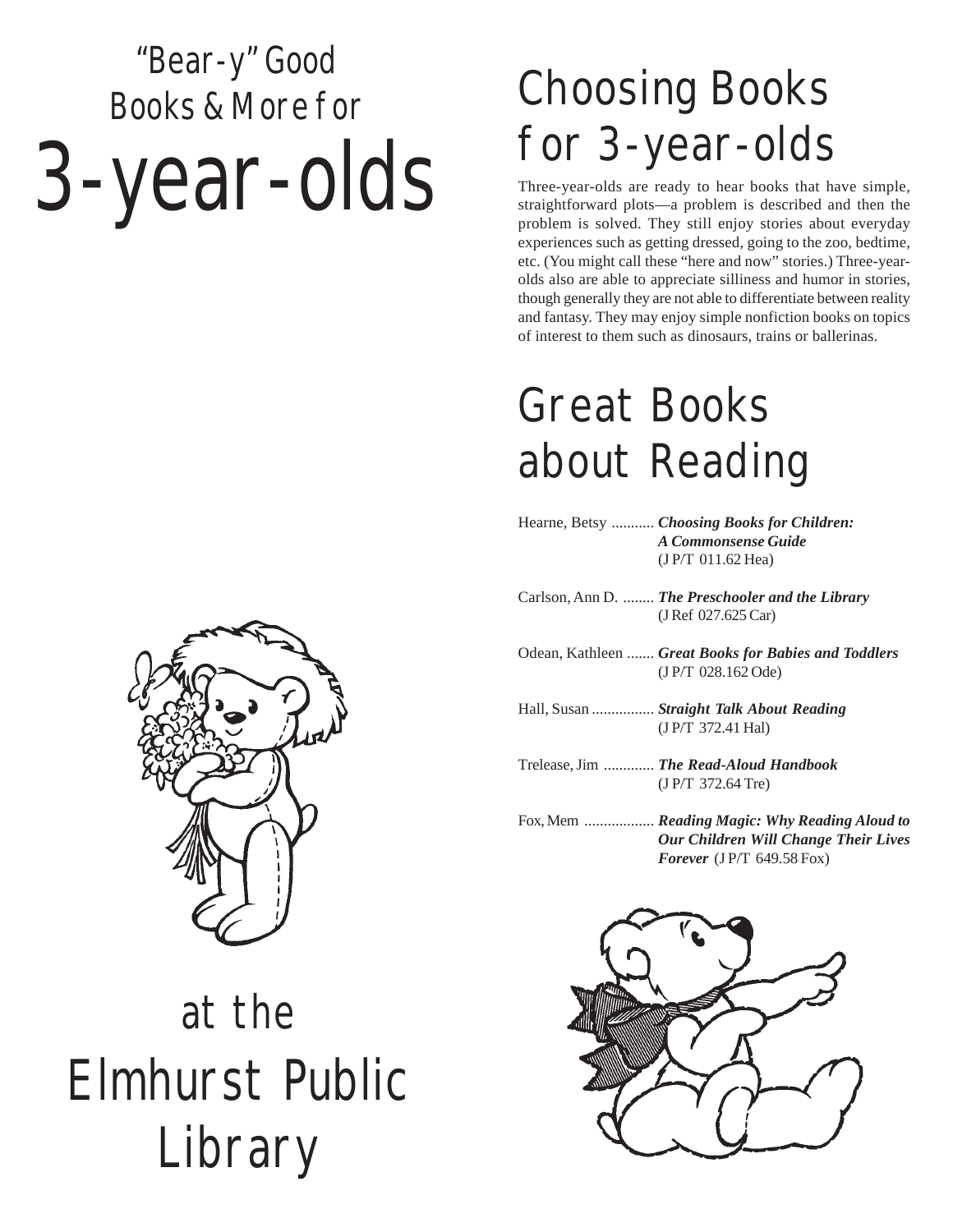### Tips for Reading to 3-year-olds

#### Continue to:

- Read to your child on a daily basis, using an enthusiastic and lively voice. Make it a time to snuggle and laugh together. Be sure your child sees you reading; children model adult behavior.
- Make books readily available to your child so that he or she can pick them up and browse on his or her own.
- Allow him or her to select some of the books you read and do read his or her favorites over and over and over.
- Encourage your child to talk about the pictures in the book and the story itself. Ask questions about an illustration or about the story.
- When a phrase or rhyme is repeated often in the book, have your child say the phrase or rhyme with you. This is a good pre-reading activity.

#### Further increase the interactive reading experience between you and your child:

- Look at the cover of the book and asking your child what he or she thinks the story is about. (Some books also have interesting "endpapers" on the reverse of the cover. Be sure to look at those because they frequently add to the story.)
- Encourage your child to talk about the story while you are reading it by asking him or her questions: "What do you think will happen next?" "What is the dog doing?" Around the age of three begin to repeat their answer and then expand upon it. For example, your child might say, "The dog jumped in the puddle" and you would say, "Yes, the dog jumped in the puddle and he is going to be very wet." This encourages your child to think and talk more in depth about what is happening in the story.
- If you've read the same book several times, have your child tell the story to you, using the book and turning the pages as he or she goes along.
- At the end of the day ask your child to tell you the "story" of his or her visit to a friend's house or the "story" of his or her day. Children will learn they can be storytellers too.
- Have your child run his or her finger underneath the words in the repeated phrase or rhyme as you say it.

### Going to School

Brown, Marc ............. *D.W.'s Guide to Preschool* (J E Bro)

Dyer, Jane ................. *Little Brown Bear Won't Go to School* (J E Dye)

Edwards, Becky ........ *My First Day at Nursery School*  $(J E Edw)$ 

Thompson, Lauren ... *Mouse's First Day of School* (J E Tho)



Hest, Amy ................. *You're the Boss, Baby Duck!* (J E Hes)

| $11581,$ Alliy  100 Te the DOSS, Davy Duck: (J E TI5S)                                                                             |
|------------------------------------------------------------------------------------------------------------------------------------|
| Lewison, Wendy  Our New Baby (J E Lew)                                                                                             |
| Markes, Julie  I Can't Talk Yet, But When I Do<br>$(JE$ Mar)                                                                       |
| Marx, David <b>Baby in the House</b> (J/B/Marx)                                                                                    |
| Mayer, Mercer  The New Baby (J E May)                                                                                              |
| Keats, Ezra Jack <i>Peter's Chair</i> (J E Kea)                                                                                    |
| Ziefert, Harriet <i>Pushkin Meets the Bundle</i> (J E Zie)<br>[Also <i>Pushkin Minds the Bundle</i> and<br><i>Waiting for Baby</i> |
| Cole, Joanna  The New Baby at Your House<br>(J 155.422 Col)                                                                        |
| Thomas, Shelley  A Baby's Coming to Your House<br>$(J \, 305.232 \, \text{Tho})$                                                   |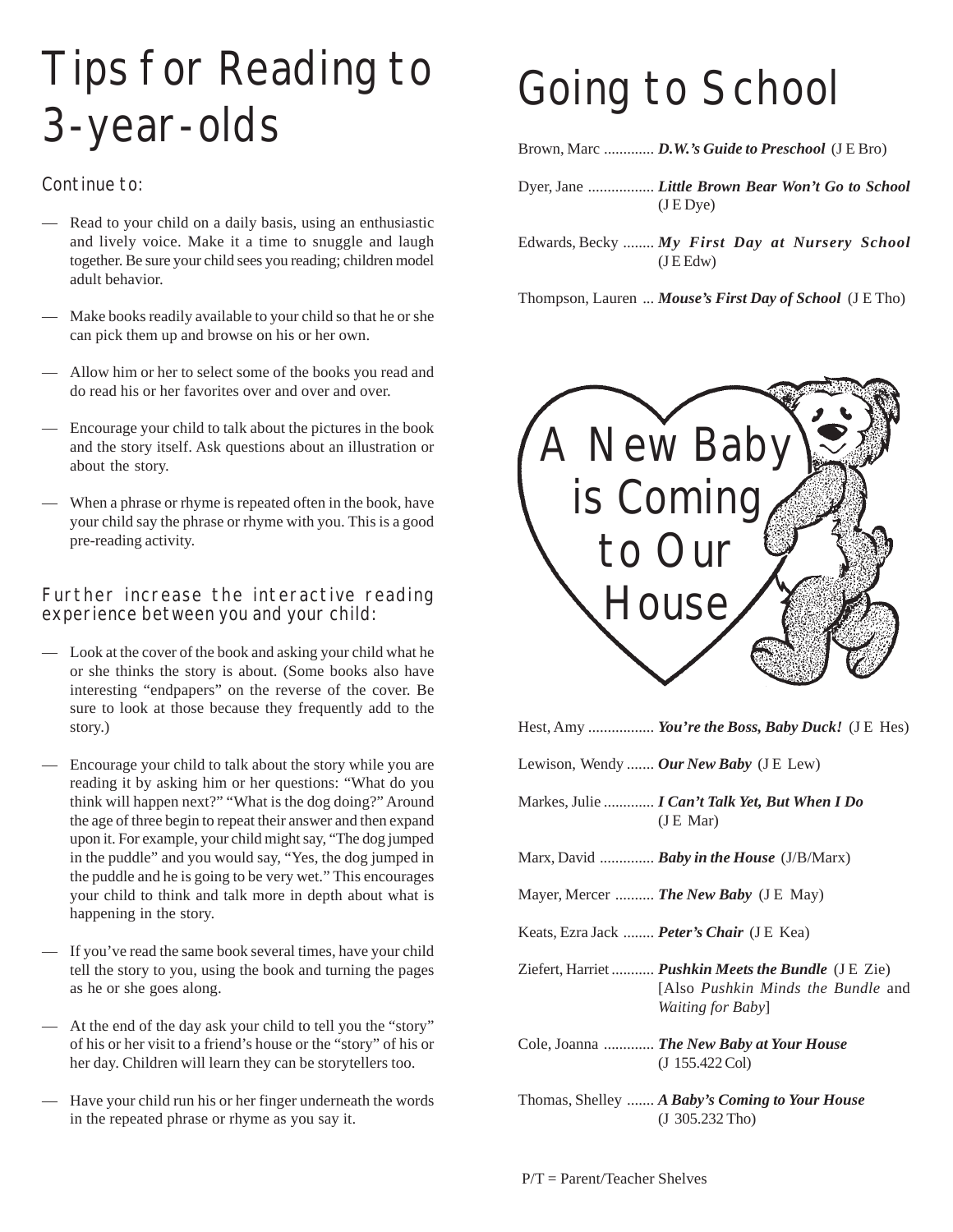### Good Books for 3-year-olds

| Alborough, Jez  Where's My Teddy? (J E Alb)                                  | Hoberman, Mary Ann Right Outside My Window (J E Hob)                  |
|------------------------------------------------------------------------------|-----------------------------------------------------------------------|
| Baker, Alan  Little Rabbit's First Farm Book<br>$($ J $E$ $Bak)$             | Johnson, Crockett  Harold and the Purple Crayon (JE Joh)              |
|                                                                              | Kalan, Robert  Blue Sea (J E Kal)                                     |
| Bang, Molly  When Sophie Gets Angry-Really,<br><b>Really Angry</b> (J E Ban) | Keats, Ezra Jack  The Snowy Day (J E Kea)                             |
| Becker, Bonny  Tickly Prickly (J E Bec)                                      | Martin, Bill  Chicka Chicka Boom Boom (J E Mar)                       |
| Bridwell, Norman  Clifford, the Big Red Dog (J E Bri)                        | McBratney, Sam  Guess How Much I Love You (J E McB)                   |
| Blackstone, Stella <b>Bear on a Bike</b> (J E Bla)                           | McCarty, Peter  Hondo and Fabian (J E McC)                            |
| Boynton, Sandra  Birthday Monsters! (JE Boy)                                 | Merriam, Eve  What in the World? (J E Mer)                            |
| Brown, Margaret Wise  The Runaway Bunny (J E Bro)                            | Neitzel, Shirley  The Jacket I Wear in the Snow (JE Nei)              |
| Bruss, Deborah  Book, Book, Book (JE Bru)                                    | O'Garden, Irene  The Scrubbly-Bubbly Car Wash<br>(JE O'Ga)            |
| Buck, Nola  Hey, Little Baby! (JE Buc)                                       |                                                                       |
| Burningham, John  Mr. Gumpy's Outing (J E Bur)                               | Piper, Watty  The Little Engine That Could (J E Pip)                  |
| Collicutt, Paul This Plane (J E Col)                                         | Riley, Linnea  Mouse Mess (JE Ril)                                    |
| Corwin, Judith  My First Riddles (J E Cor)                                   | Rockwell, Anne  Apples and Pumpkins (J E Roc)                         |
| Cullen, Catherine Ann Thirsty Baby (J E Cul)                                 | Rohmann, Eric  My Friend Rabbit (J E Roh)                             |
| Degen, Bruce <i>Jamberry</i> (JE Deg)                                        | Rosen, Michael  We're Going on a Bear Hunt (J E Ros)                  |
| Desimini, Lisa  Dot the Fire Dog (J E Des)                                   | Singer, Marilyn  The One and Only Me (J E Sin)                        |
| Ehlert, Lois  Top Cat (J E Ehl)                                              | Slobodkina, Esphry  Caps for Sale (J E Slo)                           |
| Emberley, Ed  Go Away Big Green Monster (J E Emb)                            | Trapani, Iza  Twinkle, Twinkle, Little Star (J E Tra)                 |
| Evans, Katie  Hunky Dory Ate It (JE Eva)                                     | Vrombaut, An  Clarabella's Teeth (J E Vro)                            |
| Feiffer, Jules  Bark, George (J E Fei)                                       | Waddell, Martin  Farmer Duck (J E Wad)                                |
| Fleming, Denise  Mama Cat Has Three Kittens (J E Fle)                        | Waddell, Martin  Snow Bears (J E Wad)                                 |
| Galloway, Ruth  Fidgety Fish (J E Gal)                                       | Weeks, Sarah  Mrs. McNosh and the Great Big Squash<br>$($ J E Wee $)$ |
| Harley, Bill  Sitting Down to Eat (J E Har)                                  | Wood, Don  The Little Mouse, the Red Ripe                             |
| Hayes, Sarah <i>Eat Up</i> , <i>Gemma</i> (J E Hay)                          | <b>Strawberry, and the Big Hungry Bear</b><br>$($ J E Wood $)$        |
| Hazen, Barbara Sook. That Toad is Mine! (J E Haz)                            | Yolen, Jane  How Do Dinosaurs Say Good Night?                         |
| Hest, Amt  Baby Duck and the Bad Eyeglasses<br>$(JE$ Hes $)$                 | $(JE \text{Vol})$<br>Zimmerman, Andrea  Trashy Town (J E Zim)         |